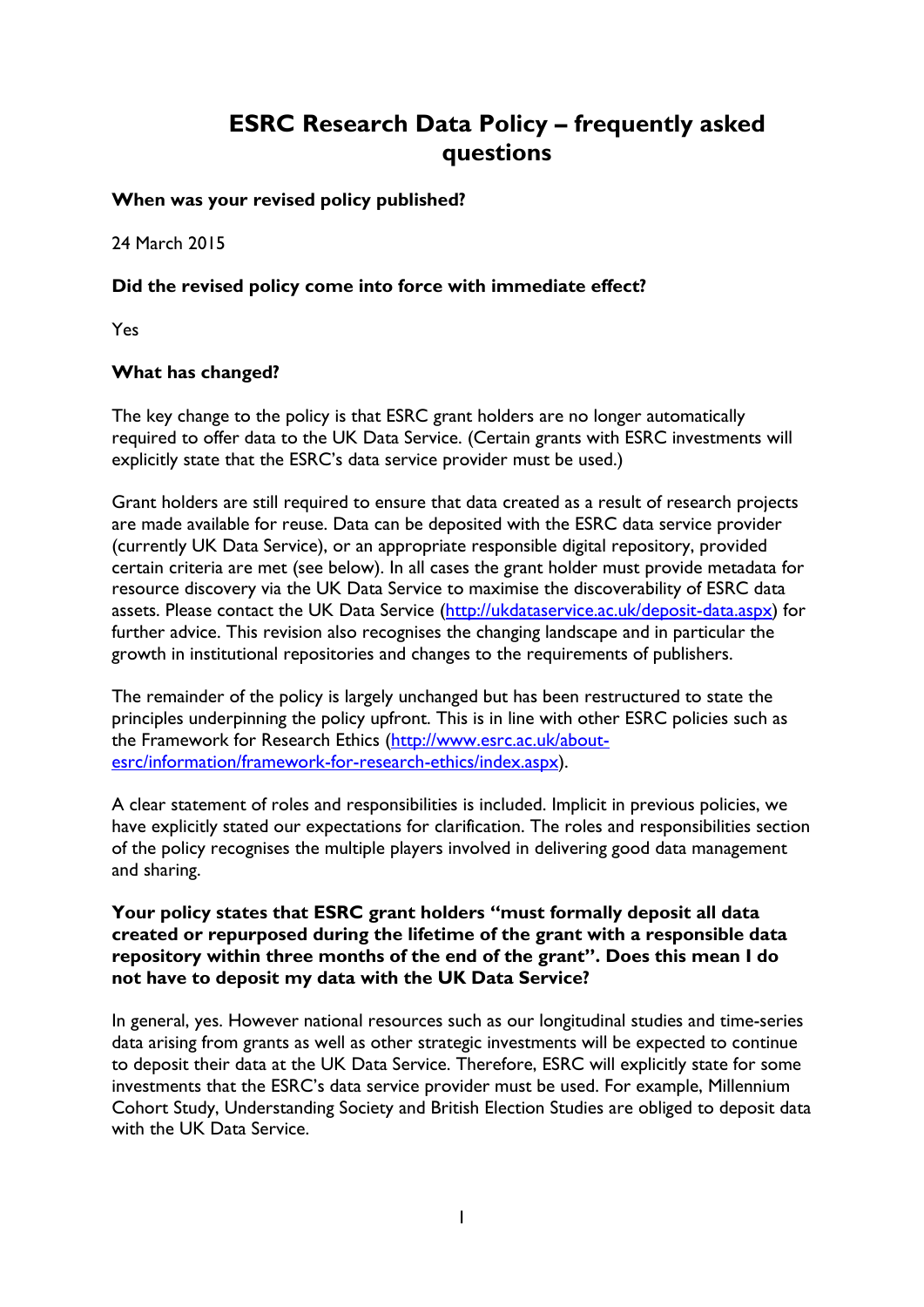For other projects data may be lodged with the ESRC data service provider, or an appropriate responsible digital repository which may be an institutional repository.

#### **As an award holder do I still need to deposit data within three months of the end of the grant?**

Yes, the requirement to formally deposit data within three months of the end of the grant remains, as stated in our standard grant terms and conditions and Research Funding Guide. The UK Data Service provides progress reports to the ESRC.

#### **How do I know when a repository is responsible?**

Grant holders are responsible for selecting a repository which meets the following criteria:

- ensures that these data are available for reuse following the FAIR data principles (findable, accessible, interoperable, reusable) [a provisional statement is available [https://www.force11.org/group/fairgroup/fairprinciples\]](https://www.force11.org/group/fairgroup/fairprinciples)
- ensures that data are made available with as few restrictions as possible, for example minimising any access restrictions or embargos
- provides persistent identifiers for its holdings

Grant holders are also responsible for

• providing metadata for resource discovery via the UK Data Service (including the persistent identifier)

If the UK Data Service does not consider a grant holder's preferred repository is not considered suitable or a grant holder does not have access to a repository which can meet these requirements, grant holders will still be expected to deposit their data with an ESRC data service provider. Please contact the UK Data Service for further advice.

#### **Will the ESRC fund repository services in Research Organisation?**

The policy clearly states that costs for long-term preservation cannot be included in grant proposals. We fund national services, therefore funding for alternative services is not possible. We do however, allow award-holders to cost activities relating to the preparation of data for curation.

#### **How do you expect HEIs to ensure that projects adhere to their Data Management Plan (DMP) throughout the life of their funding? How is compliance expected to be measured and reported?**

We believe that the Data Management Plans are living documents and best used as an integral part of the research cycle. Thus Data Management Plans are best implemented and reviewed throughout the research process as part of research progression and review.

HEIs are not expected to report on a research projects' adherence to the DMP and we do not specify how it should be monitored. We do not plan to do so and this is not the purpose of explicitly stating our expectations of institutions. Rather, it is for institutions to